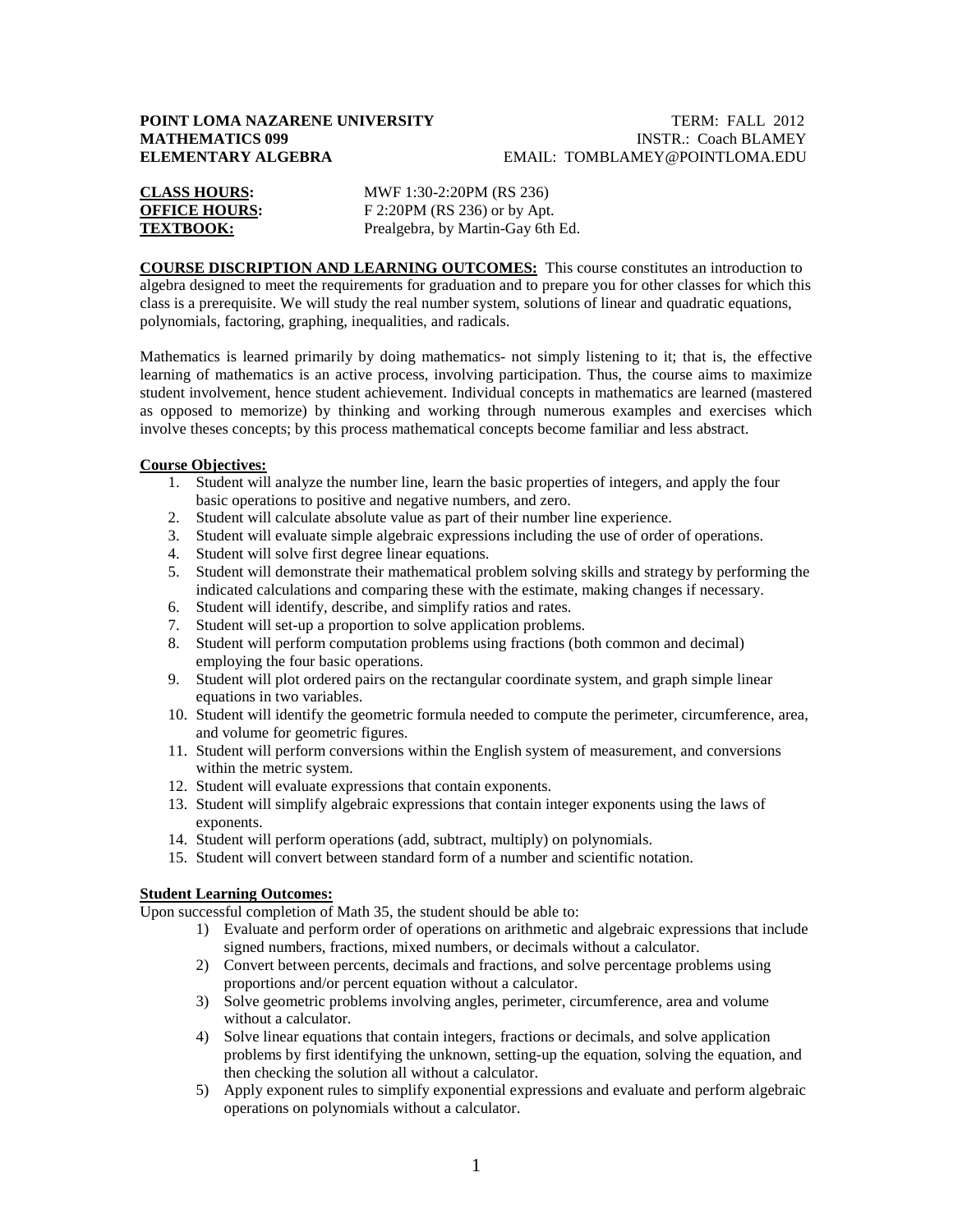#### **GRADES : 1,000 Point Total.**

|                                               |         |                                                                               | A                  | 92.5% or Above | $A -$ | 90% to 92.4%    |  |
|-----------------------------------------------|---------|-------------------------------------------------------------------------------|--------------------|----------------|-------|-----------------|--|
|                                               | $B+$    | 87.5% to 89.9%                                                                | B                  | 82.5% to 87.4% | $B-$  | 80\% to 82.4\%  |  |
|                                               | $C_{+}$ | 77.5% to 79.9%                                                                | C                  | 72.5% to 77.4% | $C-$  | 70\% to 72.4\%  |  |
|                                               | $D+$    | 67.5% to 69.9%                                                                | D                  | 62.5% to 67.4% | D-    | $60\%$ to 62.4% |  |
| TEAM QUIZZES:                                 |         |                                                                               | 200 of your grade. |                |       |                 |  |
| <i>INDIVIDUAL QUIZZES:</i> 250 of your grade. |         |                                                                               |                    |                |       |                 |  |
| <b>HOMEWORK:</b>                              |         |                                                                               | 50 of your grade.  |                |       |                 |  |
| <b>MIDTERM:</b>                               |         |                                                                               | 250 of your grade. |                |       |                 |  |
| <b>FINAL EXAM:</b>                            |         |                                                                               | 250 of your grade. |                |       |                 |  |
|                                               |         | <b>EXTRA CREDIT:</b><br>Up to 5% of total grade via board work participation. |                    |                |       |                 |  |
|                                               |         |                                                                               |                    |                |       |                 |  |

#### **Academic Accommodations** :

While all students are expected to meet the minimum academic standards for completion of this course as established by the instructor, students with disabilities may require academic accommodations. At Point Loma Nazarene University, students requesting academic accommodations must file documentation with the Disability Resource Center (DRC), located in the Bond Academic Center. Once the student files documentation, the Disability Resource Center will contact the student's instructors and provide written recommendations for reasonable and appropriate accommodations to meet the individual needs of the student. This policy assists the University in its commitment to full compliance with Section 504 of the Rehabilitation Act of 1973, the Americans with Disabilities (ADA) Act of 1990, and ADA Amendments Act of 2008, all of which prohibit discrimination against students with disabilities and guarantees all qualified students equal access to and benefits of PLNU programs and activities. Students with learning disabilities who may need accommodations should discuss options with the

instructor during the first two weeks of class.

General Advice: The key to success in this class is to attend lectures regularly and do your homework. You learn mathematics by doing it yourself. You should expect to spend approximately two hours outside of class for every one hour in class working on homework and going over concepts. When doing homework, please note it is normal to not be able to do every problem correct on the first attempt. Do not be discouraged, instead seek help.

Sources of Help:

1. Me. If you have questions, ask me.

2. FREE TUTORING- Math Learning Center, RS-230 or Bond Academic Center.

3. Other classmates. Form study groups! Work together!

**ATTENDANCE:** After you miss the equivalent of 4 class periods, you will be warned of impending deenrollment. If you miss the equivalent of 7 class periods, you will be de-enrolled.

**INSTRUCTOR ABSENCES:** If no substitute appears within 20 minutes of starting time, students may sign an attendance sheet and leave (the last student to sign the attendance sheet will bring it to the next class).